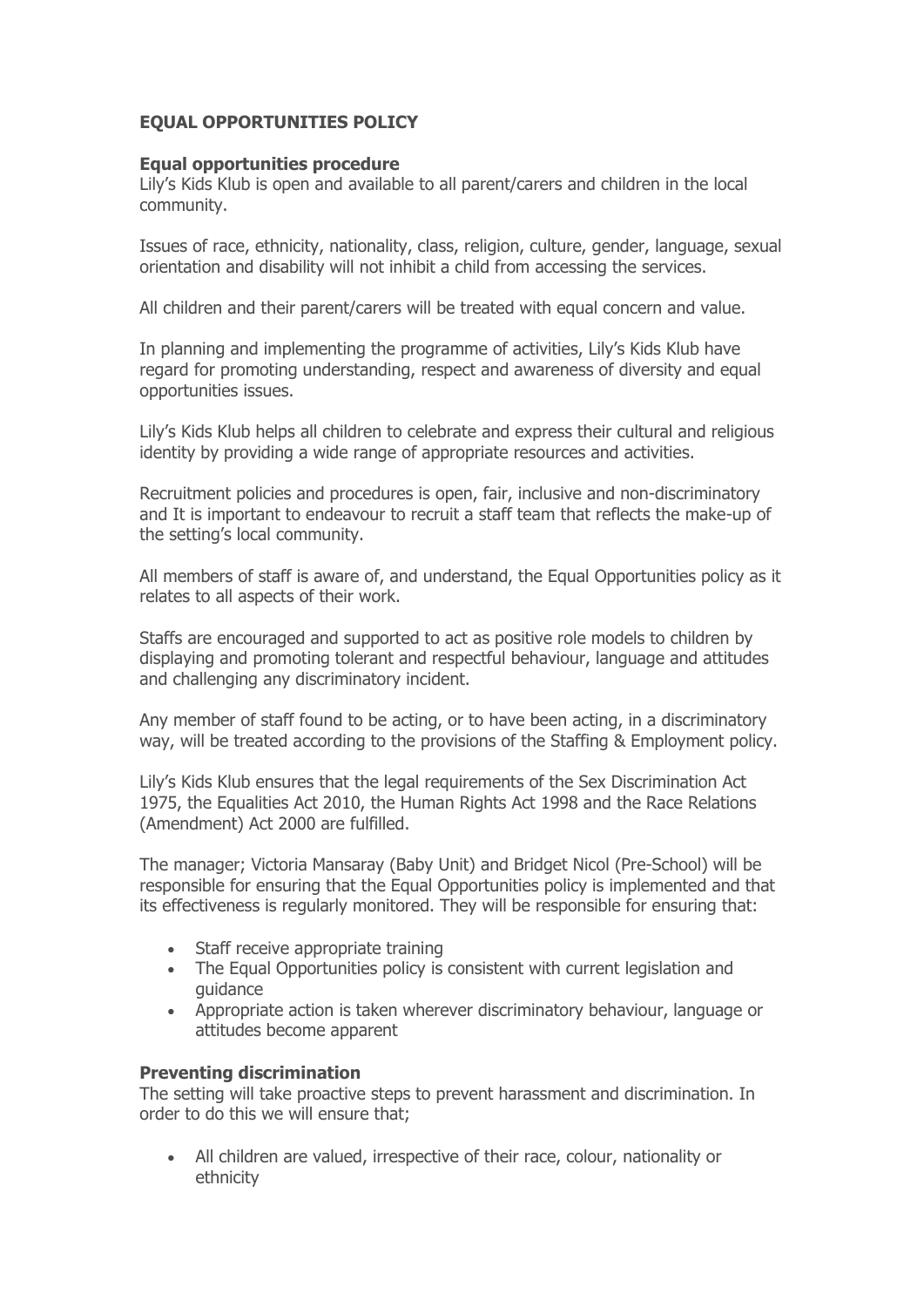- Individuals are encouraged to treat each other with respect, regardless of their race, colour, nationality or ethnicity
- They acknowledge the existence of racism in society and take steps to promote harmonious race relations in the community
- Good relations are promoted between different ethnic groups and cultures within the setting and in the wider community
- Different cultural and religious needs are met, understood and communicated to all individuals involved in the setting

As an employer, the provider will ensure that the workforce reflects the multicultural community that it serves. To this end, the provider will

- Advertise job vacancies in a variety of media sources and outlets and in a variety of places
- Ensure that their human resource procedures prohibit discrimination and harassment, and promote inclusive practices
- Investigate any allegation of discrimination or harassment according to the provisions of the Staff Disciplinary Procedures and Behaviour Management policies
- Collect and monitor information about the ethnic background of the staff team and children

## **Addressing discrimination**

If a member of staff or a child becomes aware of an incident of harassment or discrimination occurring at the setting, they will be encouraged to report the incident to the manager or other senior member of staff.

Any allegation made against a member of staff or a child will be investigated thoroughly. The individual concerned will be told that such behaviour will not be tolerated at the setting and that steps will have to be taken to ensure that it does not happen again.

Each incident will be fully investigated and details will be recorded in a separate section of the Incident Record Book.

In the case of children, incidents will be reported to their parent/carer and a course of action agreed upon to resolve the situation, in accordance with the provisions of the Behaviour Management policy. However, if a solution cannot be found, then the setting may have to inform the child – and their parent/carer – that they are no longer allowed to attend sessions at the setting, in accordance with the Suspensions and Exclusions policy.

In the case of staff, provisions within the Staffing & Employment policy must be activated and a record of the incident will be kept and made available to statutory authorities if appropriate.

The manager is responsible for ensuring that all incidents are handled both professionally and sensitively. All incidents will be kept confidential. In cases where the manager is involved, or the subject of an allegation, the Registered Person will handle the incident, or nominate a senior member of staff in their place.